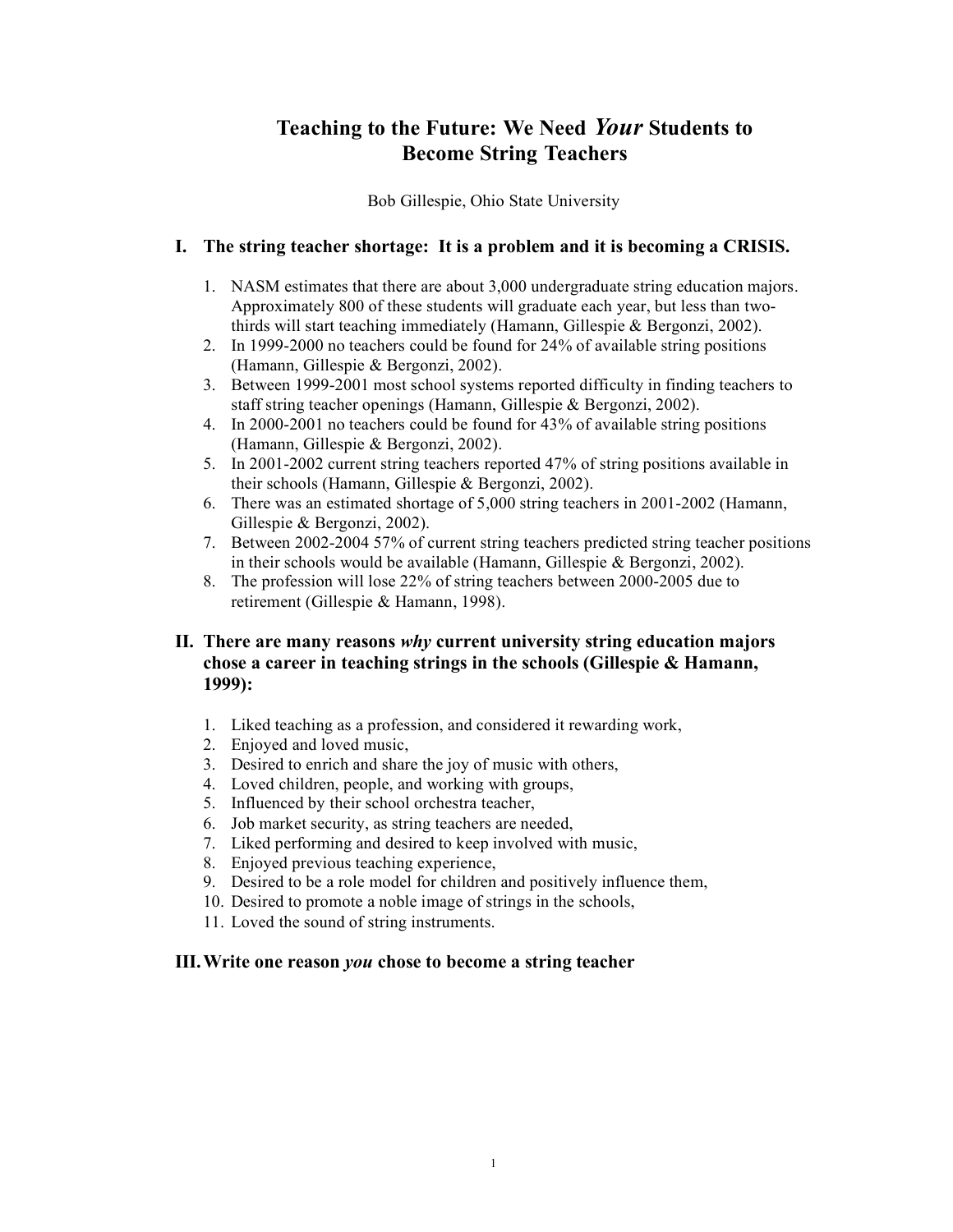# **IV. The Solution: A call to action with recommended strategies to interest your students in the profession.** *We are the critical factor***!**

- 1. Realize that you are a role model to your students for the string profession, particularly high school teachers.
- 2. Relate positively to students by showing a love for teaching and through creating a positive learning environment. Show them your joy for teaching, playing, and music.
- 3. Give your students teaching and conducting opportunities, including mentoring younger students.
- 4. Talk positively about the profession. Inform students about the values of a career in orchestra teaching, including personal satisfaction and job security.
- 5. Challenge students with a variety of music.
- 6. Keep your eyes and ears open. Identify and talk to individual students who you think have the potential to be a successful teacher.
- 7. Take a personal interest in students who express a desire to teach. Adopt them!
- 8. Make students' orchestra and music experiences enjoyable, fun, and challenging.
- 9. Talk with students about your personal growth as a musician and teacher.
- 10. Encourage those students who are interested in teaching to take private lessons and practice, practice, practice!
- 11. Keep performing on your instrument so students see you as a performer as well as a teacher.
- 12. Encourage private teachers to positively influence their students to teach *and* play.
- 13. Emphasize that college studio professors need to encourage and support students in music education. The power of influence of a college studio teacher is immense on students' ideas of careers. Talk to their Deans!
- 14. Encourage college administrators to have valid and vital string methods courses, and to provide pre-student teaching opportunities.
- 15. Encourage colleges to award music education string scholarships selected by the music education faculty.

## **V. New resources to help you recruit your students to teach:**

- 1. *Imagine A Career with Strings Attached!* This is a collection of teaching strategies designed for use in the classroom to help teachers interest their students in the string teaching profession. It is published by the American String Teachers Association (ASTA) and funded by a grant from the National Endowment for the Arts.
	- *Strategies 1-10* include topics on peer-conducting, analyzing and describing music, evaluating performances, improvising, interpreting and performing music, and many others.
	- *Strategy 11* provides guidelines for creating and motivating students through performances that extend beyond-the-school activities
	- *Strategy 12* is a guide for discussing a career in string teaching.
	- *Strategy 13* is a guide for teachers in helping their students provide meaningful peer-teaching experiences.
- 2. Website: *careersinstringteaching.com*

This website is designed for high school students to help encourage them to become string teachers. It was developed under the sponsorship of the